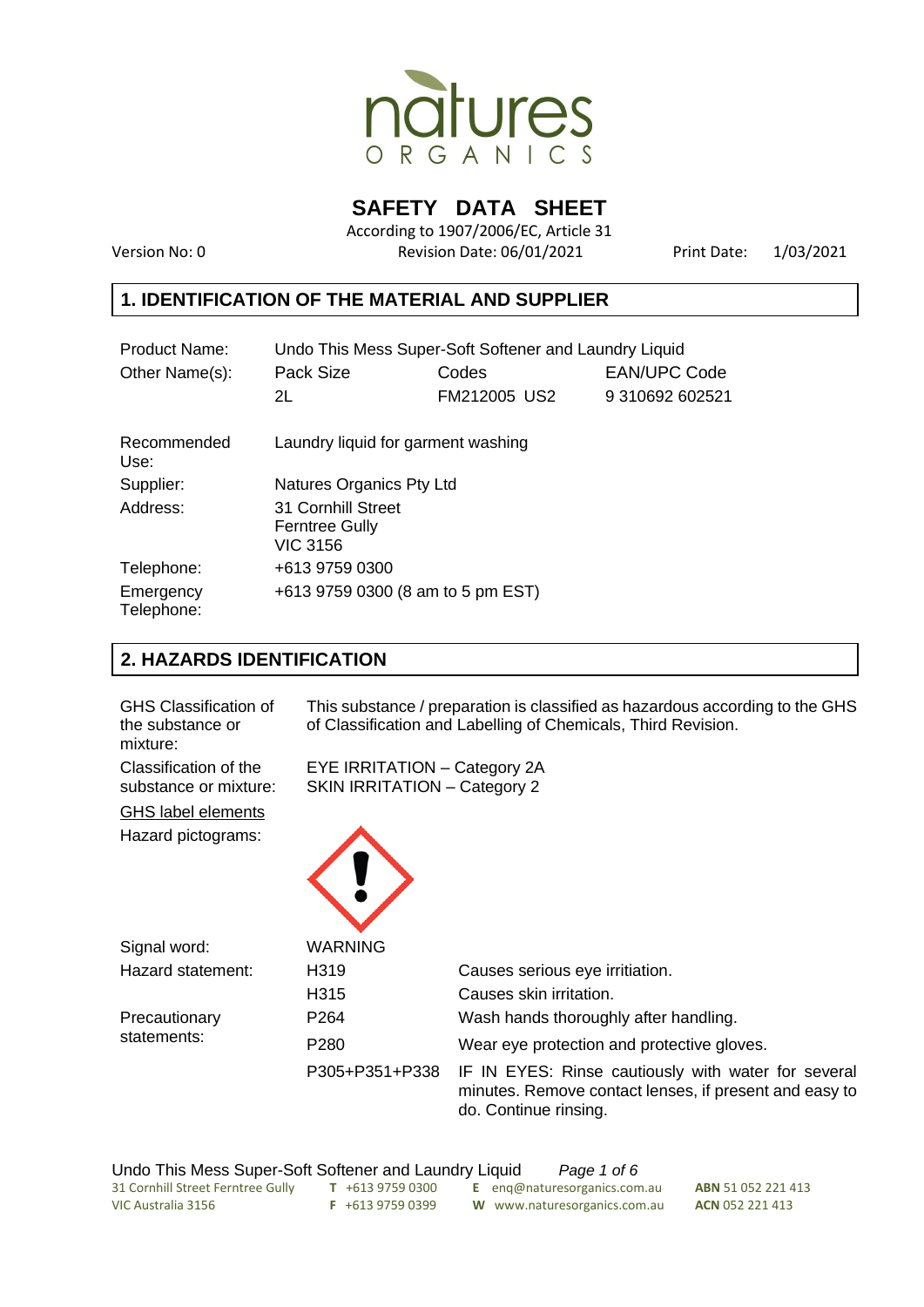| P310      | Immediately call a POISON CENTRE or doctor.              |
|-----------|----------------------------------------------------------|
| P302+P352 | IF ON SKIN: Wash with plenty of soap and water.          |
| P332+P313 | If skin irritation occurs: Get medical advice/attention. |
| P362      | Take off contaminated clothing and wash before re-use.   |

### **3. COMPOSITION/INFORMATION ON INGREDIENTS**

| <b>Chemical Name</b>                                             | <b>CAS Number</b>                    | Proportion (%) |
|------------------------------------------------------------------|--------------------------------------|----------------|
|                                                                  |                                      |                |
| Ingredients determined not to be hazardous                       |                                      | >60            |
| C12-14 Pareth-8                                                  | 68439-50-9                           | < 10           |
| Sodium Lauryl Ether Sulfate                                      | 68585-34-2                           | < 10           |
| Coco-Glucoside                                                   | 110615-47-9                          | < 10           |
| Ethanol                                                          | $64 - 17 - 5$                        | ~< 10          |
| Sodium Carbonate                                                 | 497-19-8                             | ~< 10          |
| Fragrance                                                        |                                      | < 1            |
| Subtilisin (and) alpha-amylase                                   | 9014-01-1 (and) 9000-90-2            | < 1            |
| Mannan endo-1,4-beta-mannosidase                                 | 37288-54-3                           | < 1            |
| 1,2-benzisothiazolin-3-one and 2-methyl-4-<br>isothiazolin-3-one | 2634-33-5,088-00-6,2682-<br>$20 - 4$ | 1 >            |

The authorities of the European Community have selected 26 fragrance ingredients which are considered to be potential allergens. If any of these 26 fragrance ingredients are determined to be present at a level of 10 ppm (= 0.001%) or more in a leave-on personal care product or at a level of 100 ppm (= 0.01%) or more in a rinse-off personal care product or detergent product, then they must be included as an ingredient on the product label if the product is to be sold in the European Community. Whilst Australian legislation and regulations for personal care products and detergent products does not require such ingredient disclosure, it is provided below in the interests of transparency and to assist consumers in making an informed choice.

*Fragrance ingredients which are considered to be potential allergens present in the product at a level of 100 ppm (=0.01%) or more*

| <b>Benzyl Salicylate</b> | CAS 118-58-1 | 0.027% |
|--------------------------|--------------|--------|
| Linalool                 | CAS 78-70-6  | 0.019% |

### **4. FIRST AID MEASURES**

| Ingestion:                   | Rinse mouth out with water. Do not induce vomiting. Give plenty of water to<br>drink. If irritation develops and persists, seek medical advice or contact the<br>Poisons Information Centre (phone Australia 13 1126, NZ 0800 764 766). |
|------------------------------|-----------------------------------------------------------------------------------------------------------------------------------------------------------------------------------------------------------------------------------------|
| Eye:                         | Immediately hold eyes open and flush with water for at least 15 minutes. If<br>irritation persists, seek medical advice.                                                                                                                |
| Skin:                        | Wipe off excess with tissue or towel. Remove contaminated clothing. Wash<br>well with water. Seek medical advice if irritation occurs.                                                                                                  |
| Inhaled:                     | Not applicable.                                                                                                                                                                                                                         |
| <b>First Aid Facilities:</b> | Workcover recommended first aid facilities appropriate to the size of the<br>workplace.                                                                                                                                                 |
| Advice to Doctor:            | Treat symptomatically.                                                                                                                                                                                                                  |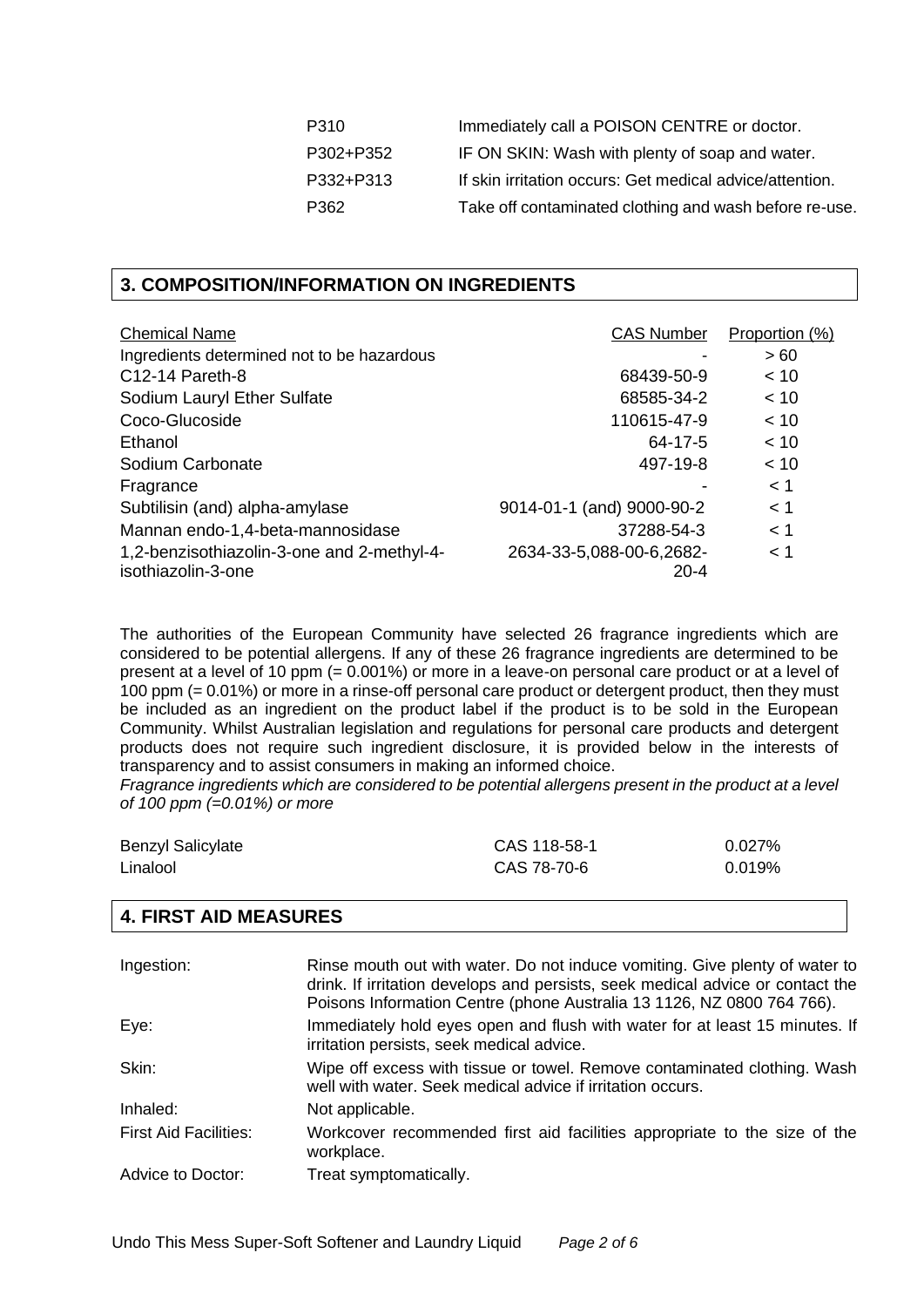# **5. FIRE FIGHTING MEASURES**

| Extinguishing media:                               | Water spray or fog. Foam, dry chemical powder or carbon dioxide<br>extinguishers.                                                                                                                                                                                                             |
|----------------------------------------------------|-----------------------------------------------------------------------------------------------------------------------------------------------------------------------------------------------------------------------------------------------------------------------------------------------|
| Hazards from<br>combustion products:               | This mixture is not combustible under normal conditions. However, it will<br>break down under fire conditions and the hydrocarbon component will burn.<br>In a large fire, heating may produce toxic fumes containing carbon monoxide,<br>carbon dioxide, sulfur dioxide and nitrogen oxides. |
| Personal protective<br>equipment:<br>Hazchem code: | Fire fighters to wear self-contained breathing apparatus and suitable<br>protective clothing.<br>None assigned.                                                                                                                                                                               |

## **6. ACCIDENTAL RELEASE MEASURES**

|                                                           | Emergency procedures: Slippery when spilt. Avoid accidents, clean up immediately. Wear appropriate<br>protective equipment during clean-up.                                                                                                                                     |
|-----------------------------------------------------------|---------------------------------------------------------------------------------------------------------------------------------------------------------------------------------------------------------------------------------------------------------------------------------|
| Methods and materials<br>for containment and<br>clean up: | Contain spill to prevent contamination of drains / waterways. Use absorbent<br>material such as sand or earth. Collect and seal in properly labelled<br>containers for disposal in accordance with local regulations. Wash area down<br>with water to remove residual material. |

### **7. HANDLING AND STORAGE**

| Precautions for safe<br>handling:    | Follow product label directions. Avoid eye contact. Repeated or prolonged<br>skin contact should be avoided.                                                          |
|--------------------------------------|-----------------------------------------------------------------------------------------------------------------------------------------------------------------------|
| Conditions for safe<br>storage:      | Store in original containers in a cool (below 30°C), dry, well-ventilated area<br>and out of direct sunlight. Store away from foodstuffs and foodstuff<br>containers. |
| Storage incompatibility: None known. |                                                                                                                                                                       |

### **8. EXPOSURE CONTROLS/PERSONAL PROTECTION**

#### National exposure standards: Australia (1)

| Ingredient | (a)<br>CAS No. | <b>TWA</b>         |                                   | STEL               |                          | Carcinogen | <b>Notices</b> |
|------------|----------------|--------------------|-----------------------------------|--------------------|--------------------------|------------|----------------|
|            |                | ppm <sup>(b)</sup> | mg/m <sup>3<math>(c)</math></sup> | ppm <sup>(b)</sup> | $mq/m^{3(c)}$            | Category   |                |
| Ethanol    | 64-17-5        | 1000               | 1880                              | $\blacksquare$     | $\overline{\phantom{0}}$ |            | $\,$           |

where:

TWA = Time Weighted average

STEL = Short Term Exposure Limit

- (1) Worksafe Australia Exposure Standard for Atmospheric Contaminants in Occupational Environment [NOHSC:1003 1995]
- (a) CAS No. (Chemical Abstracts Service) is a unique identifying number that is assigned to each chemical.
- (b) Parts of vapour or gas per million of contaminated air by volume at 25°C and 1 atm.

(c) Milligrams of substance per cubic metre of air.

Sk Absorption through the skin may be a significant source of exposure.

Biological limit values: Not available.

Engineering controls: None under normal use conditions.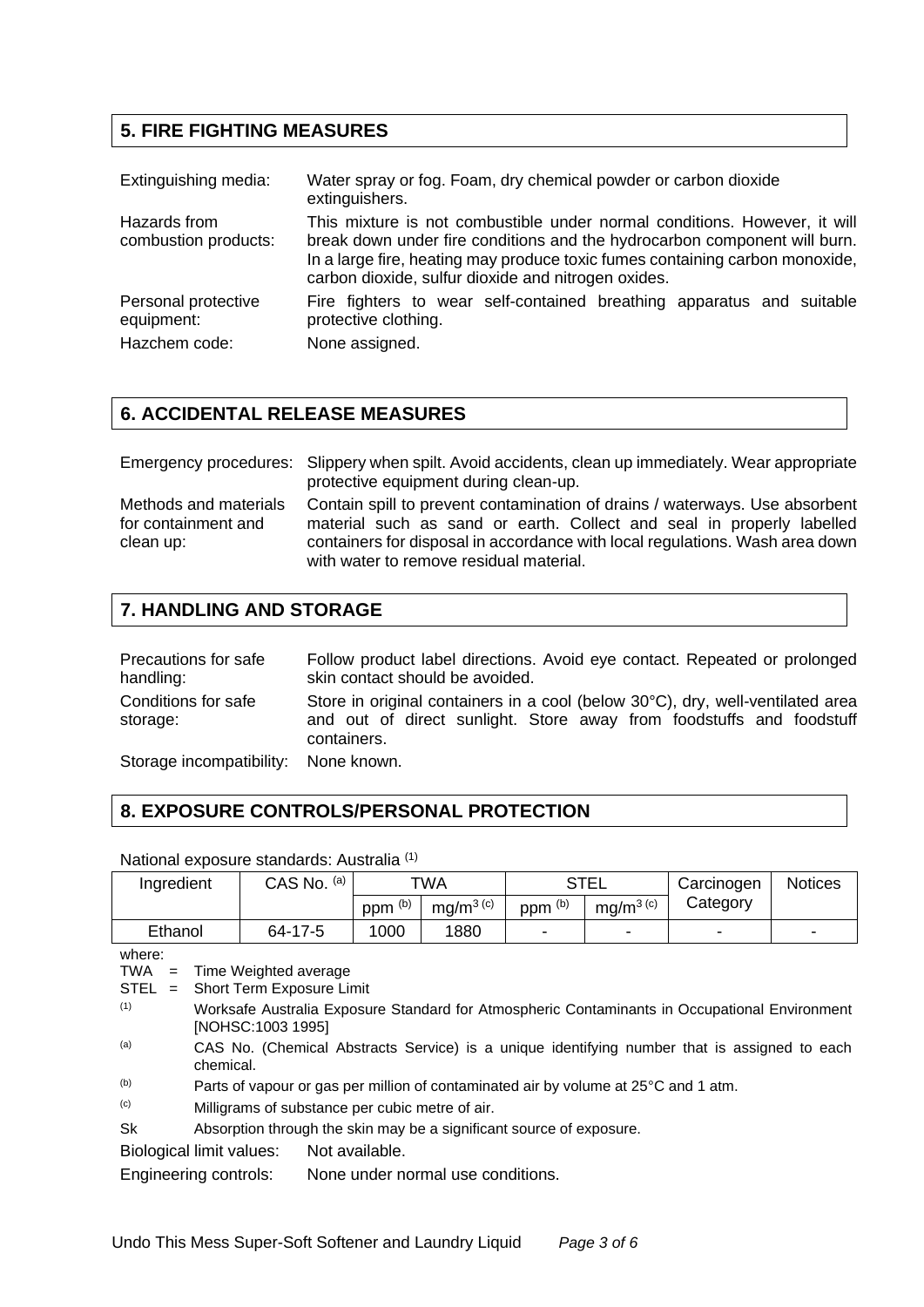| Personal protective<br>equipment: | Eyes:        | The wearing of eye protection when handling the neat product<br>in industrial situations is recommended. |
|-----------------------------------|--------------|----------------------------------------------------------------------------------------------------------|
|                                   | Hands:       | Wear nitrile or rubber gloves.                                                                           |
|                                   | Respiratory: | Not normally a hazard due to the non-volatile nature of the<br>product.                                  |
|                                   | Other:       | Always wash hands before smoking, eating, drinking or using<br>the toilet.                               |

# **9. PHYSICAL AND CHEMICAL PROPERTIES**

| Clear pale straw coloured slightly viscous liquid. |
|----------------------------------------------------|
| Floral fruity fragrance                            |
| Approximately 8.5                                  |
| Not available                                      |
| Approximately 100°C (water)                        |
| < 0°C                                              |
| Readily soluble                                    |
| Approximately 1.03 @ 20°C                          |
| Not applicable                                     |
| Not flammable                                      |
| Not available                                      |
| Not available                                      |
| $< 1\%$                                            |
| Not available                                      |
| Approximately 500 cps @ 20°C                       |
| Not available                                      |
| Not available                                      |
| Not available                                      |
|                                                    |

# **10. STABILITY AND REACTIVITY**

| Chemical stability:                 | Stable under normal conditions.                                                                                                 |
|-------------------------------------|---------------------------------------------------------------------------------------------------------------------------------|
| Conditions to avoid:                | Excessive heat and direct sunlight.                                                                                             |
| Incompatible materials: None known. |                                                                                                                                 |
| Hazardous                           | Thermal degradation may produce carbon monoxide, carbon dioxide, sulfur<br>decomposition products: dioxide and nitrogen oxides. |
| Hazardous reactions:                | None known.                                                                                                                     |

# **11. TOXICOLOGICAL INFORMATION**

### Potential health effects:

**Acute** 

| Swallowed: |                  | May cause irritation if directly introduced to the mouth, throat and stomach.<br>Symptoms may include vomiting, abdominal pain, diarrhoea and nausea. |                           |
|------------|------------------|-------------------------------------------------------------------------------------------------------------------------------------------------------|---------------------------|
|            | Ingredient       | Oral $LD_{50}$ (rat)                                                                                                                                  | Dermal $LD_{50}$ (rabbit) |
|            | Sodium Carbonate | 4090 mg/kg                                                                                                                                            | > 2000 mg/kg              |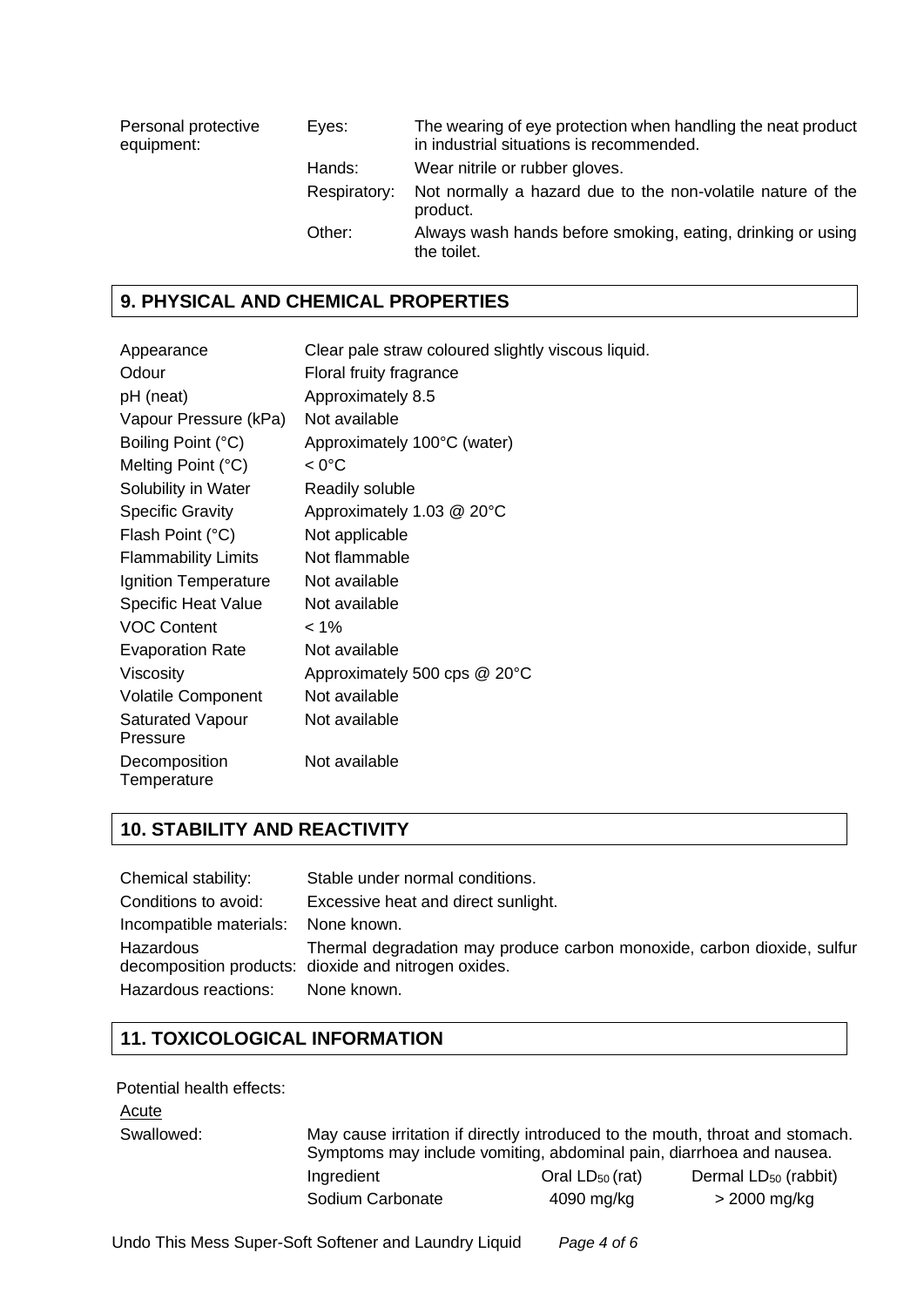|          | Sodium Lauryl Ether Sulfate                                                           | $>$ 2000 mg/kg | $> 10000$ mg/kg |
|----------|---------------------------------------------------------------------------------------|----------------|-----------------|
|          | Coco Glucoside                                                                        | $>$ 2000 mg/kg | $>$ 2000 mg/kg  |
| Eye:     | May cause mild to moderate irritation to the eyes, including redness and<br>stinging. |                |                 |
| Skin:    | Repeated or prolonged skin contact may lead to irritation.                            |                |                 |
| Inhaled: | Not normally a hazard due to the non-volatile nature of the product.                  |                |                 |
| Chronic  | No information available.                                                             |                |                 |

### **12. ECOLOGICAL INFORMATION**

| Ecotoxicity:                                                 | Hazardous to the aquatic environment - acute: Cat. 2<br>The product has not been tested. The statement has been derived from<br>summation of substances in the formula.                      |               |                       |             |
|--------------------------------------------------------------|----------------------------------------------------------------------------------------------------------------------------------------------------------------------------------------------|---------------|-----------------------|-------------|
|                                                              | Ingredient                                                                                                                                                                                   | DID No. $(2)$ | $LC_{50}$ / $EC_{50}$ | <b>NOEC</b> |
|                                                              | C <sub>12</sub> -14 Pareth-8                                                                                                                                                                 | 2111          | 0.4                   | 0.27        |
|                                                              | Sodium Lauryl Ether Sulfate                                                                                                                                                                  | 2008          | 7.1                   | 1.9         |
|                                                              | Coco Glucoside                                                                                                                                                                               | 2136          | 8.7                   |             |
| Persistence and<br>Degradability<br><b>Mobility</b><br>Other | The surfactants contained in this product are classified as readily<br>biodegradable according to OECD criteria 301B or 301D.<br>No information available.<br>Avoid contaminating waterways. |               |                       |             |

### **13. DISPOSAL CONSIDERATIONS**

Waste disposal: Dispose of by incineration or burial in an approved landfill in accordance with Commonwealth, State and Local Government regulations.

### **14. TRANSPORT INFORMATION**

Not classified as Dangerous Goods according to the Australian Code for the Transport of Dangerous Goods by Road and Rail.

| <b>UN Number:</b>                | None |
|----------------------------------|------|
| Proper Shipping Name:            | None |
| Dangerous Goods<br>Class:        | None |
| <b>Subsidiary Risk:</b>          | None |
| Pack Group:                      | None |
| Hazchem Code:                    | None |
| Marine Pollutant:                | N٥   |
| Special precautions for<br>user: | None |
|                                  |      |

### **15. REGULATORY INFORMATION**

Poisons Schedule: None.